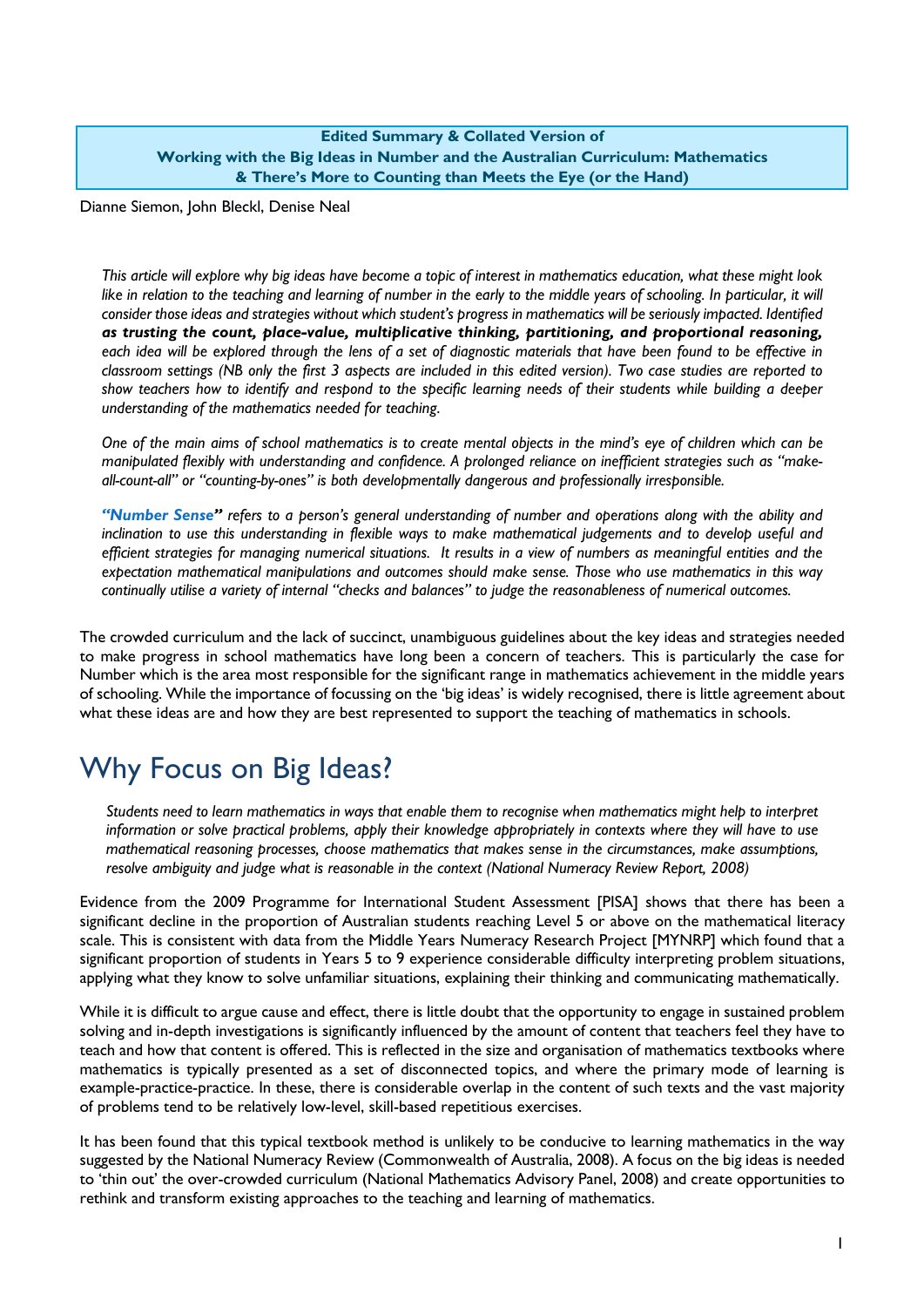*Teachers need to understand the big ideas of mathematics and be able to represent mathematics as a coherent and connected enterprise. (National Council of Teachers of Mathematics, 2000)* 

A focus on big ideas and the links between them is needed to strengthen student understanding and help deepen teacher knowledge and confidence for teaching mathematics. The importance of this has been demonstrated by research on the characteristics of effective teachers of mathematics. For instance, effective teachers:

- recognise the connections between different aspects and representations of mathematics;
- Ask timely and appropriate questions,
- Facilitate and maintain high-level conversations about important mathematics,
- Evaluate and respond to student thinking during instruction,
- Promote understanding, help students make connections, and
- Target teaching to ensure key ideas and strategies are understood.

A clearly, succinctly written curriculum will assist this.

## **What is a 'Big Idea' in School Mathematics?**

The content of school mathematics has always been subjected to some form of categorisation. In recent times, these categorisations have included process as well as content strands. For its purposes, PISA categorised school mathematics in terms of 'quantity, space and shape, and uncertainty'. The ACM is organised in terms of three content strands – 'Number and Algebra, Measurement and Geometry, and Statistics and Probability' - and four proficiencies. While some of these categories (e.g., quantity, uncertainty) might be regarded as really big ideas in school mathematics, they are too broad to inform teacher's everyday practice. A more refined set of key ideas and strategies and the links between them is needed to inform teaching and scaffold student learning.

Charles (2005) defines a 'big idea' as "a statement of an idea that is central to the learning of mathematics, one that links numerous mathematical understandings into a coherent whole". For example, "Any number, measure, numerical expression, algebraic expression, or equation can be represented in an infinite number of ways that have the same value" is a statement of a big idea.

While not defining a 'big idea', the Ontario Ministry of Education (2005) lists five 'big ideas' in number sense and numeration for K to 3 – 'counting, operational sense, quantity, relationships, and representations'. For Years 4 to 6 'counting' is replaced by 'proportional reasoning' and in Years 7 to 8, the list is reduced to 'quantity relationships, operational sense, and proportional relationships'. This approach provides some indication of the developmental progressions.

More recently, the Awareness of the "Big Ideas in Mathematics Classrooms Project" (Kuntze et al., 2009), which is aimed at "encouraging teachers' reflections on overarching concepts in mathematics and on their potential for learning", has identified four characteristics of big ideas. These can be summarised as ideas that have high potential for building conceptual understanding, meta-knowledge about mathematics as a science, meaningful communication strategies, and professional reflection. Examples of big ideas from include 'using multiple representations', 'giving arguments or proving' and 'dealing with infinity'. While these are undoubtedly important indicators of mathematical reasoning and best teaching practice, it is not clear how these translate to learning trajectories that could be used to inform teaching and support mathematics learning over time.

For the purposes of the *Assessment for Common Misunderstandings* (Siemon, 2006) and the *Developmental Maps*  (Siemon, 2011a) which were developed for the Victorian Department of Education and Early Childhood Development, a 'big idea' in mathematics:

- is an idea, strategy, or way of thinking about some key aspect of mathematics without which, students' progress in mathematics will be seriously impacted;
- encompasses and connects many other ideas and strategies
- provides an organisational structure or frame of reference that supports further learning and generalizations
- cannot be clearly defined but can be observed in activity (Siemon, 2006, 2011).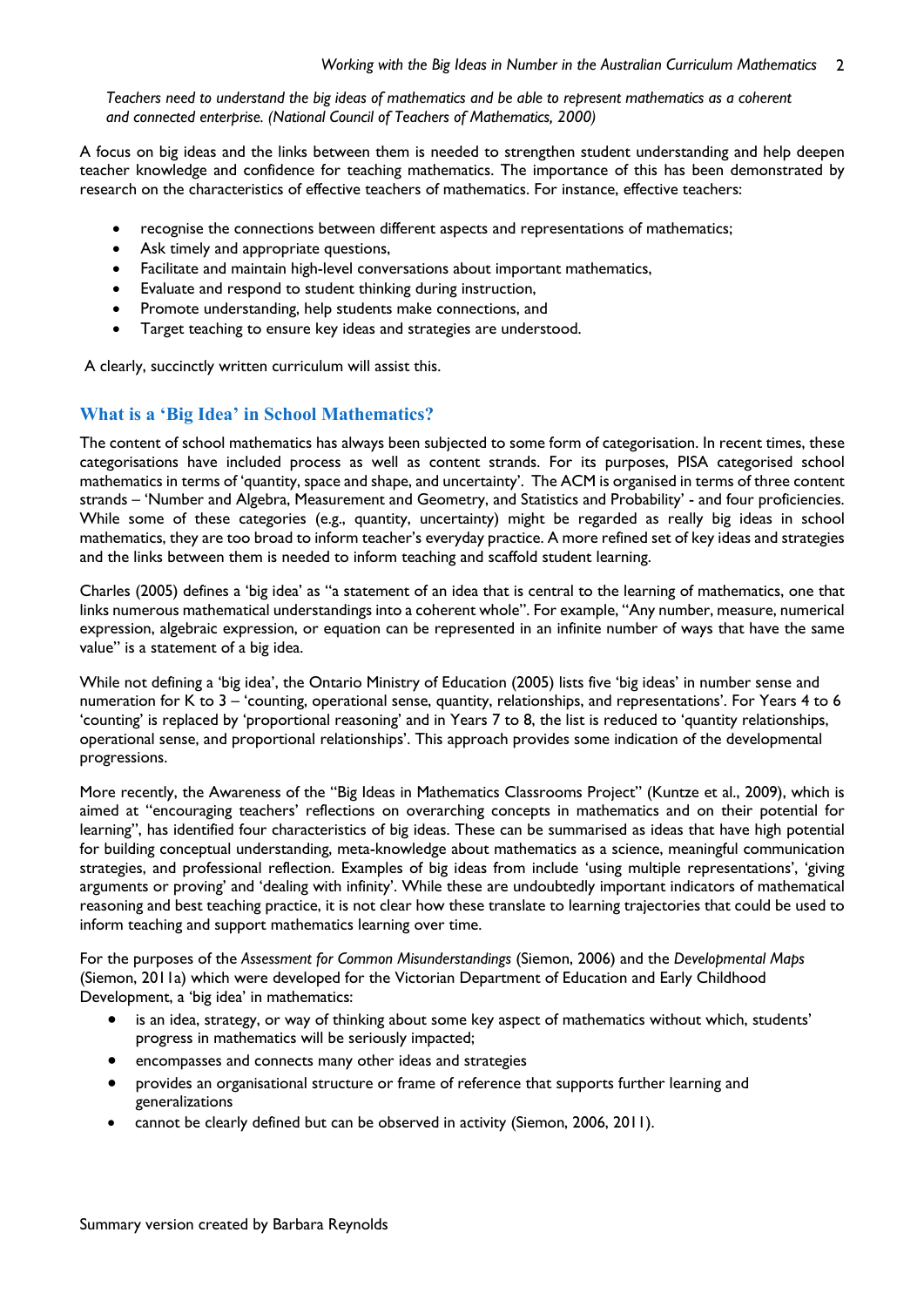#### **Why Big Ideas in Number?**

Teachers routinely point to Number as the most difficult aspect of the school mathematics to teach and learn. This is reflected in the time spent on number in the school mathematics curriculum and evident in the data from the MYNRP, which used rich assessment tasks to explore number sense, measurement and data sense, and space sense in a structured sample of 6859 Year 5 to 9 students in 1999-2001. The results of this large-scale study found that there was as much difference in numeracy achievement within schools as between schools, that in any one year level there was there was up to an 8 year range in ability, and the needs of 'at risk' learners were not being met. A key finding of the MYNRP was that the differences in performance were almost entirely due to difficulties with larger whole numbers, decimals, fractions, multiplication and division, and proportional reasoning, collectively recognised as multiplicative thinking.

As a consequence, the *Scaffolding Numeracy in the Middle Years* [SNMY] project was designed to explore the development of multiplicative thinking in Years 4 to 8 using rich tasks and partial credit items. Rasch modeling was used to analyse the responses of just under 3200 students in three school clusters (one secondary school and three or more associated primary schools), two in Victoria and one in Tasmania. A *Learning and Assessment Framework for Multiplicative Thinking* [LAF] was identified on the basis of this analysis comprising eight hierarchical zones ranging from additive, count-all strategies (Zone 1) to the sophisticated use of proportional reasoning (Zone 8) with multiplicative thinking not evident on a consistent basis until Zone 4. The proportion of students by Zone by Year level is shown in Figure 1.



The results of the SNMY confirmed the finding of the MYNRP that there was an 8-year range in achievement at each year level and when the LAF Zones were analysed against curriculum expectations, it was evident that up to 40% of Year 7 and 8 students performed below curriculum expectations and at least 25% were well below expected level.

This discrepancy is unacceptable in a country that prides itself on providing opportunities for all. Multiplicative thinking is a key indicator of success in school mathematics in the middle years

and as such it is imperative that the key ideas and strategies that underpin the transition from additive to multiplicative thinking are clearly articulated and understood by teachers and curriculum developers. A focus on the big ideas in number is essential to inform more targeted approaches to the teaching and learning of mathematics to ensure that all students have the opportunity to deepen their understanding and participate fully and effectively in school mathematics.

#### **The Role of Assessment**

Scaffolding student learning is the primary task of teachers of mathematics. However, this cannot be achieved without accurate information about what each student knows already and what might be within the student's grasp with some support from the teacher and/or peers. This not only requires a clear understanding of the key ideas, representations and strategies in school mathematics, how they are connected and how they might be acquired over time, it also requires assessment techniques that expose student thinking, interpretations of what different student responses might mean, and some practical ideas to address the learning needs identified. As we have seen above, this is particularly important in relation to a relatively small number of 'big ideas' and strategies in Number.

The *Assessment for Common Misunderstanding* tools [hereinafter referred to as the tools] were developed for the Victorian Department of Education and Early Childhood Development to address this need. They draw on researchbased tasks and represent what Callingham has referred to as productive assessment, in that they provide useful, timely, appropriate information fit for purpose. Based on earlier work with pre-service teachers and schools in the Northern Territory, the tools were developed to help teachers better "understand and monitor their individual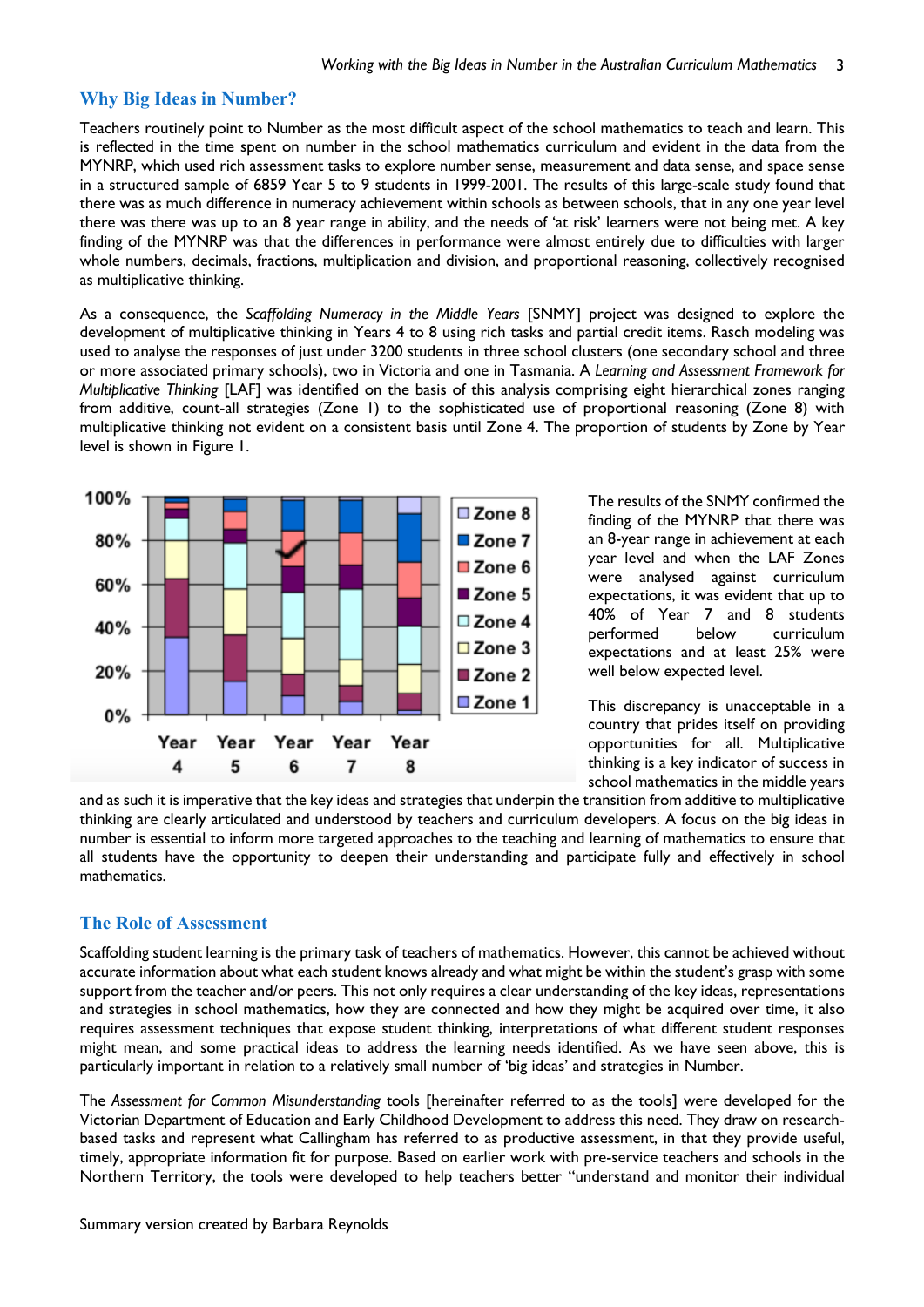students' developing strategies and particular learning needs" in relation to a small number of very big ideas in Number without which student's progress in mathematics will be severely restricted.

These ideas are summarised in Table 1. In this edited version, only the first three of the big ideas has been selected for elaboration.

| Table 1. Big ideas in Number by stages of schooling (Siemon, 2006) |  |  |  |  |
|--------------------------------------------------------------------|--|--|--|--|
|--------------------------------------------------------------------|--|--|--|--|

| By the end of:    | Big Idea                         | Indicated by:                                                                                                                                                                                                                                                                                                                                                                 |
|-------------------|----------------------------------|-------------------------------------------------------------------------------------------------------------------------------------------------------------------------------------------------------------------------------------------------------------------------------------------------------------------------------------------------------------------------------|
| Foundation Year   | Trusting the<br>Count            | Access to flexible mental objects for the numbers to ten based on part-part-whole<br>knowledge derived from subitising and counting (e.g., know that 7 is 1 more than 6, 1<br>less than 8, 5 and 2, 2 and 5, 3 and 4 without having to make or count a collection of 7)                                                                                                       |
| Year <sub>2</sub> | Place-value                      | Capacity to recognise and work with place-value units and view larger numbers as<br>counts of these units rather than collections of ones (e.g., able to count forwards and<br>backwards in place-value units)                                                                                                                                                                |
| Year 4            | Multiplicative<br>Thinking       | Capacity to work flexibly with both the number in each group and the number of groups<br>(e.g., can view 6 eights as 5 eights and 1 more eight). Recognises and works with<br>multiple representations of multiplication and division (e.g., arrays, regions and 'times<br>as many' or 'for each' idea).                                                                      |
| Year 6            | (Multiplicative)<br>Partitioning | Ability to partition quantities and representations equally using multiplicative reasoning<br>(e.g., a fifth is smaller than a quarter, estimate 1 fifth on this basis then halve and halve<br>remaining part again to represent fifths), recognise that partitioning distributes over<br>previous acts of partitioning and that numbers can be divided to create new numbers |
| Year <sub>8</sub> | Proportional<br>Reasoning        | Ability to recognise and work with an extended range of concepts for multiplication and<br>division including rate, ratio, percent, and the 'for each' idea, and work with<br>relationships between relationships                                                                                                                                                             |
| Year 10           | Generalising                     | Capacity to recognise and represent patterns and relationships in multiple ways<br>including symbolic expressions, devise and apply general rules                                                                                                                                                                                                                             |

# The Big Ideas

#### *1. Trusting the Count*

Early Numeration involves more than counting. While the ability to count is important, children need to know much more before they are ready to use numbers flexibly, with understanding.

Numeration involves:

- One-to-one correspondence
- Recognising that "three" means a collection of three whatever it looks like.
- Recognising that the last number counted represents the number in the collection
- Matching words and/or numerals to collections less than 10 (knowing the number naming sequence).
- Reading, writing, and using the words and numerals for the numbers 0 to 9.

But more importantly it involves:

- Recognising collections of up to five objects without counting (subitise).
- Being able to name numbers in terms of their parts (part-part-whole).
- "Trusting the Count "(Willis, 2000)

The term 'trusting the count' was originally proposed by Willis (2002) to draw attention to the fact that children may not believe that if they counted the same collection again they would arrive at the same amount. More recently this term has been extended to refer not only to the belief that counting will produce an invariant result, but also to the capacity to access mental objects for the numbers to ten that render counting unnecessary in most dealings with those numbers. Derived primarily from extensive experiences with *subitising* (the ability to recognise small

Summary version created by Barbara Reynolds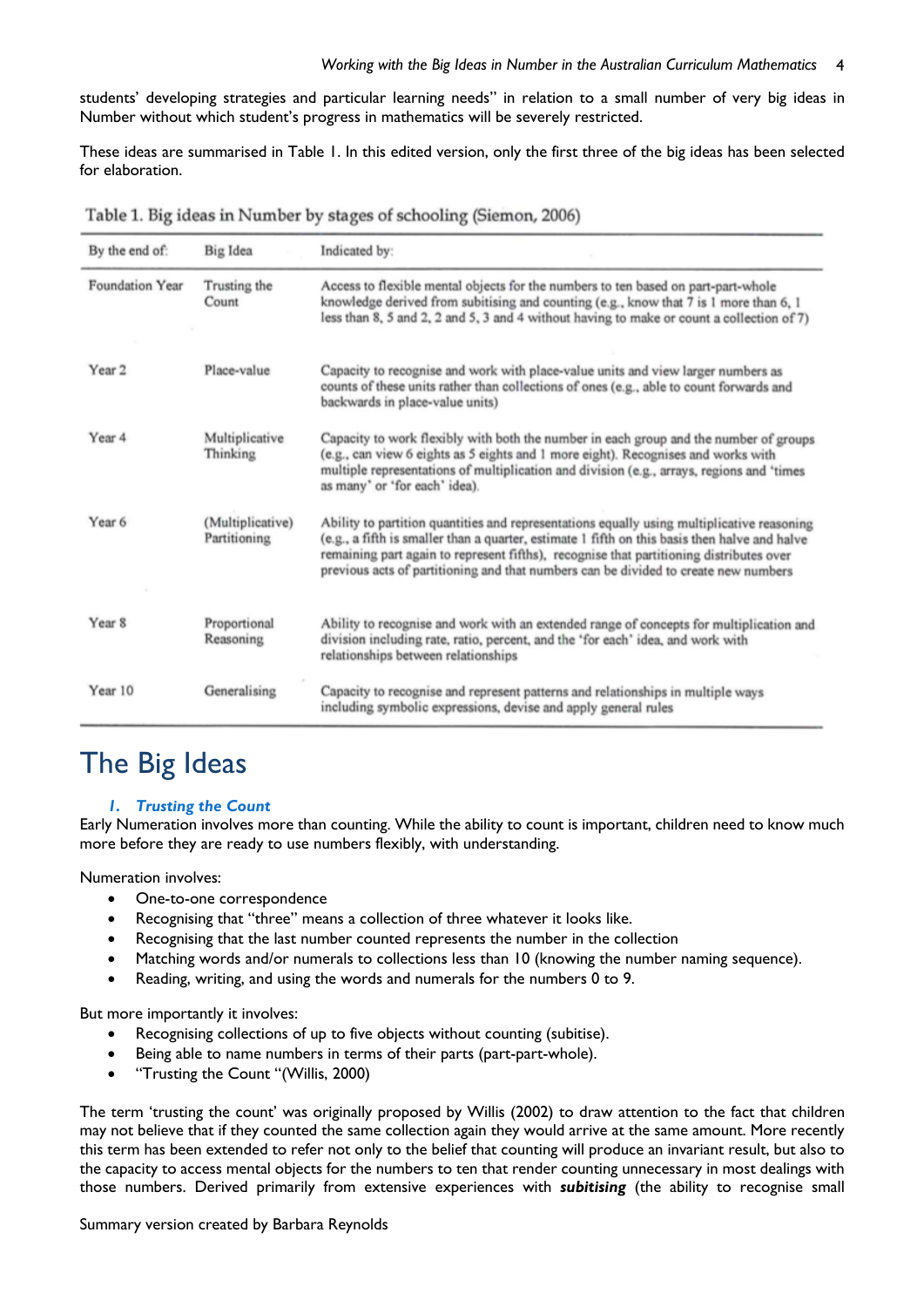collections without counting), a child trusts the count for a number such as 8 when he or she can access a repertoire of knowledge items and images for 'eightness' that obviates the need to represent and count collections of 8 in order to work with 8. Viewed in this way, trusting the count also supports a sense of numbers beyond ten, for example, a collection of 16 can be recognised as  $\overline{a}$  ten and 6 more without counting on by ones.

Trusting the count is a big idea that builds on and connects early number ideas derived from counting and subitising. In particular, it presumes children are familiar with the number naming sequence and understand what is meant by more, less and the same in this context. Trusting the count is not about addition or subtraction, although it is a key component of additive thinking. It is about deeply understanding what each of the numbers to ten means and the various ways in which they might be represented in terms of their parts. It is an essential pre- requisite for understanding larger numbers and developing a sense of quantitative reasoning.

Two tools are used to evaluate children's capacity to trust the count. The first assesses children's capacity to recognise numbers to 5 without counting and on this basis to recognise the remaining numbers to ten without counting referred to as conceptual subitising. The second tool is based on a task developed by Steffe and his colleagues to evaluate children's counting strategies. It is used in this context to examine the extent to which children have access to mental objects for the numbers to ten.

The Australian Curriculum: Mathematics [ACM] at this level of schooling refers to the 'language and processes of counting', and the ability to 'connect number names, numerals and quantities, 'subitise small collections' and 'compare, order and make correspondences between collections'. While these capacities are necessary to build mental objects for each of the numbers to ten, they are not sufficient. By the end of their first 12 to 18 months of school, children need a deep understanding of the numbers to 10 that goes beyond the language and processes of counting to ensure that when they hear, read, write, or say a number such as 'seven', they can imagine that number in terms of its parts (e.g., as 1 more than 6, 5 and 2, or 3 and 4) and how it relates to other numbers (e.g., as 1 less than 8 or 3 less than 10), without having to make, count or literally 'see' a collection of 7 objects.

A deliberate and explicit focus on the development of part-part-whole knowledge is needed to ensure that children move beyond the language and processes of counting to develop mental objects for each of the numbers to ten that they can use flexibly without recourse to materials or models.

### *Teaching Activities for Trusting the Count*

*Use visual recognition activities* involving collections, games and the use of Ten-Frames, for example:

- Make a permanent Ten-Frame on a white-board or felt board. Use with different numbers to review what is known and extend to new numbers.
- Using a Ten Frame, for example, 6 and 1 more, 1 and 6  $\bullet$ 7 is 1 less than 8  $\bullet$ 5 and 2, 2 and 5  $\blacksquare$  $\bullet$ double 3 and 1 more 3 and 4. 4 and 3  $0$  and  $7$

Make a class book for each number based on part-part-whole ideas. Make a frieze for the classroom.

- Make a set of number cards for the numbers 0 to ten. One set each for numerals, words, collections, different ten frames, and part-part-whole relationships (5 different sets in all). Play collection games, concentration, 'Snap' etc
- Make a playground version of a Ten-Frame have children jump in and out of the frame to make a given number in as many ways as they can.
- Establish doubles facts to 20, explore more efficient strategies
- Use 2 ten-frames, 2 rows of a bead frame or a 'double-decker' bus model to develop and extend doubles knowledge, devise number stories, explore strategies.

### *2. Place Value*

Summary version created by Barbara Reynolds The big idea of place-value in the early years of schooling is that it provides a system of new units based on the notion that '10 of these is 1 of those' that can be used to work with and think about larger whole numbers in efficient and flexible ways. By the end of their third year of school (generally Year 2), most students can count by ones to 100 and beyond, read and write numbers to 1000, orally skip count by twos, fives and tens, and identify place-value parts (e.g., they can say that there are 4 hundreds 6 tens and 8 ones in 468). However, these behaviours do not necessarily mean that children understand place-value as many students still think about or imagine these numbers as collections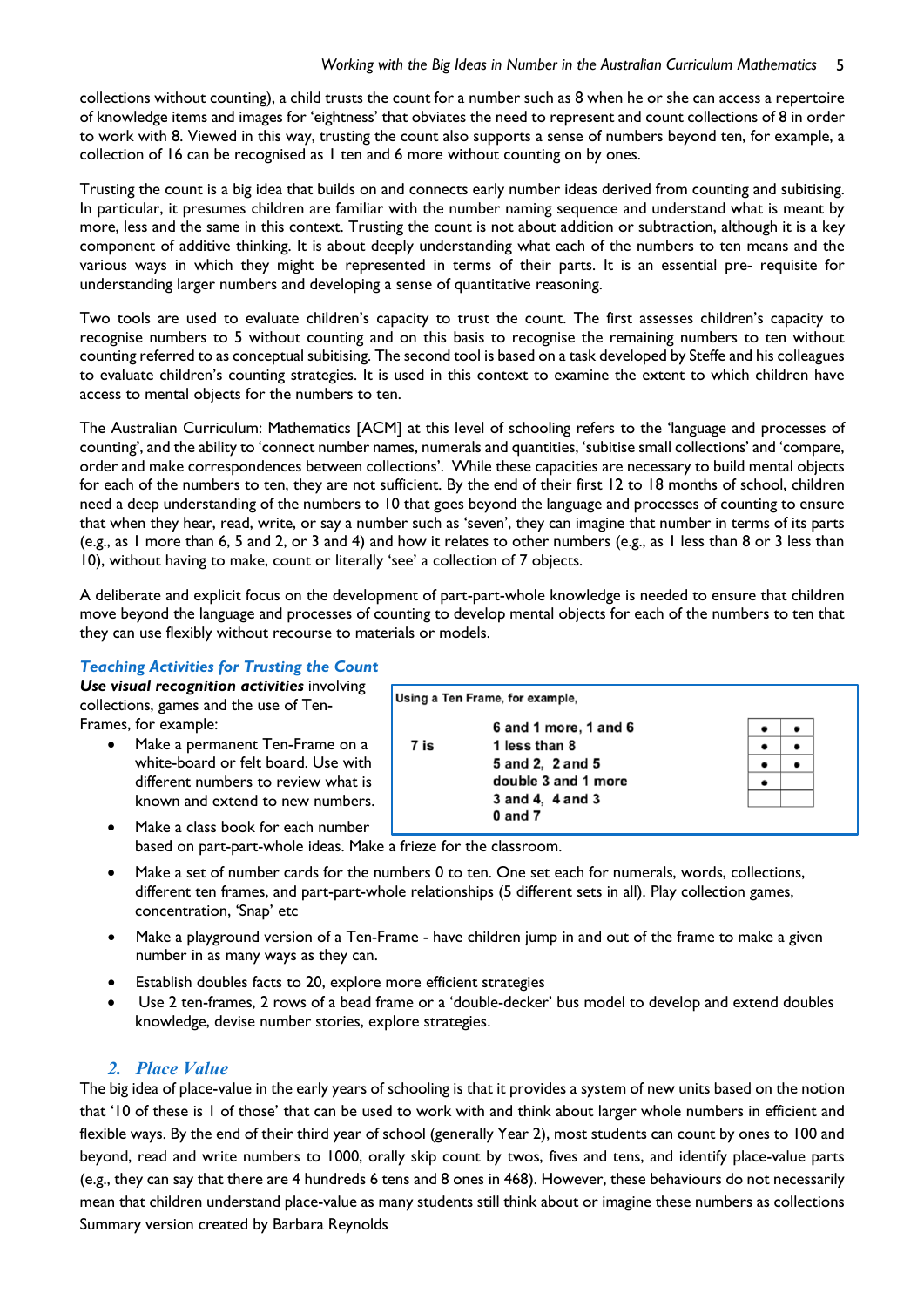of ones, and they are unable to rename numbers in terms of their place-value parts (e.g., rename 476 as 47 tens and 6 ones) or work in place-value parts (e.g., name the number 2 tens less than 5308). That is, they do not recognise tens, and hundreds as units within a larger, place- based system of numeration.

Four tools are used to evaluate the extent to which children understand place- value. The first, the Number Naming Tool is based on a task explores the meanings children attach to 2-digit numerals (e.g., the meaning of 6 and 2 in 26) and the extent to which they can be distracted by regrouping 26 counters into groups of 4 (i.e., they understand ten as a countable unit). The Efficient Counting Tool indicates the extent to which students can use twos, fives or tens as countable units to count large collections more efficiently. The Sequencing Tool explores the strategies students use to locate a 2-digit number on a 0-100 number line and the Renaming and Counting Tool examines student's capacity to name and rename a 3-digit number and count forwards and backwards in place-value parts from a given 4-digit number.

In the ACM, although number and place-value is used as a thread across all year levels there are only four references to place-value in the content descriptions, one at Year 1, one at Year 3 and two at Year 4. The first, "count collections to 100 by partitioning numbers using place value", can be accomplished without recognising tens as units (eg partitioning 43 as 40 and 3 does not emphasise ten as a countable unit as 40 is the name for 40 ones).

The ability to "recognise, model, read, write, and order numbers to at least 100", "to at least 1000", "to at least 10 000), and "to at least tens of thousands" are necessary pre-requisites for working with larger numbers but again, these capacities do not necessarily mean that children understand the structural basis of the base ten system of numeration or recognise tens, hundreds, and thousands as abstract composite units.

*Additive thinking* is not regarded as a big idea in its own right as it builds on two ideas of trusting the count and place value. It is evident when children work with numbers as mental objects and rename numbers as necessary to facilitate calculations. For example, asked to calculate 36 and 27, an accomplished additive thinker

#### *Teaching Activities for Place Value*

Introduce the 'new' unit - that is*, ten ones is 1 ten* via bundling and counting tens, eg, 1 ten, 2 tens, 3 tens, 4 tens

- Introduce the names for multiples of ten language only, no symbols
- Make, Name and Record numbers 20-99 using appropriate models eg, "make 6 tens 3 ones", read and write "sixty-three", record using a place-value chart
- Make, Name and Record numbers 10-19, pointing out inconsistency in language (should be onety-seven, onety-eight etc)
- Consolidate place value knowledge

*Reinforce place-value through regular activity:*

- Make, Name, Read and Record numbers using appropriate models
- Compare two numbers Which is bigger? Why? How do you know?
- Order and Sequence numbers
- Count forwards and backwards in place-value parts
- *Rename* numbers in as many different ways as possible

When introducing *addition and subtraction* the teacher should explore the use of "thinking strings"

eg, *35 and 76? Record and analyse*:

| 76, 106, 111    | "you started with the larger, added 3 tens then 5 more"   |
|-----------------|-----------------------------------------------------------|
| 35, 40, 41, 111 | "you made to nearest ten, then added I more, then 7 tens" |
| 11, 81, 111     | "you added ones, then 7 tens and 3 tens more"             |

The teacher then *extends renaming to develop 'same as" strategy eg, 57 take-away 29?* SAME AS: 58 take-away 30.... 58 take 3 tens, 28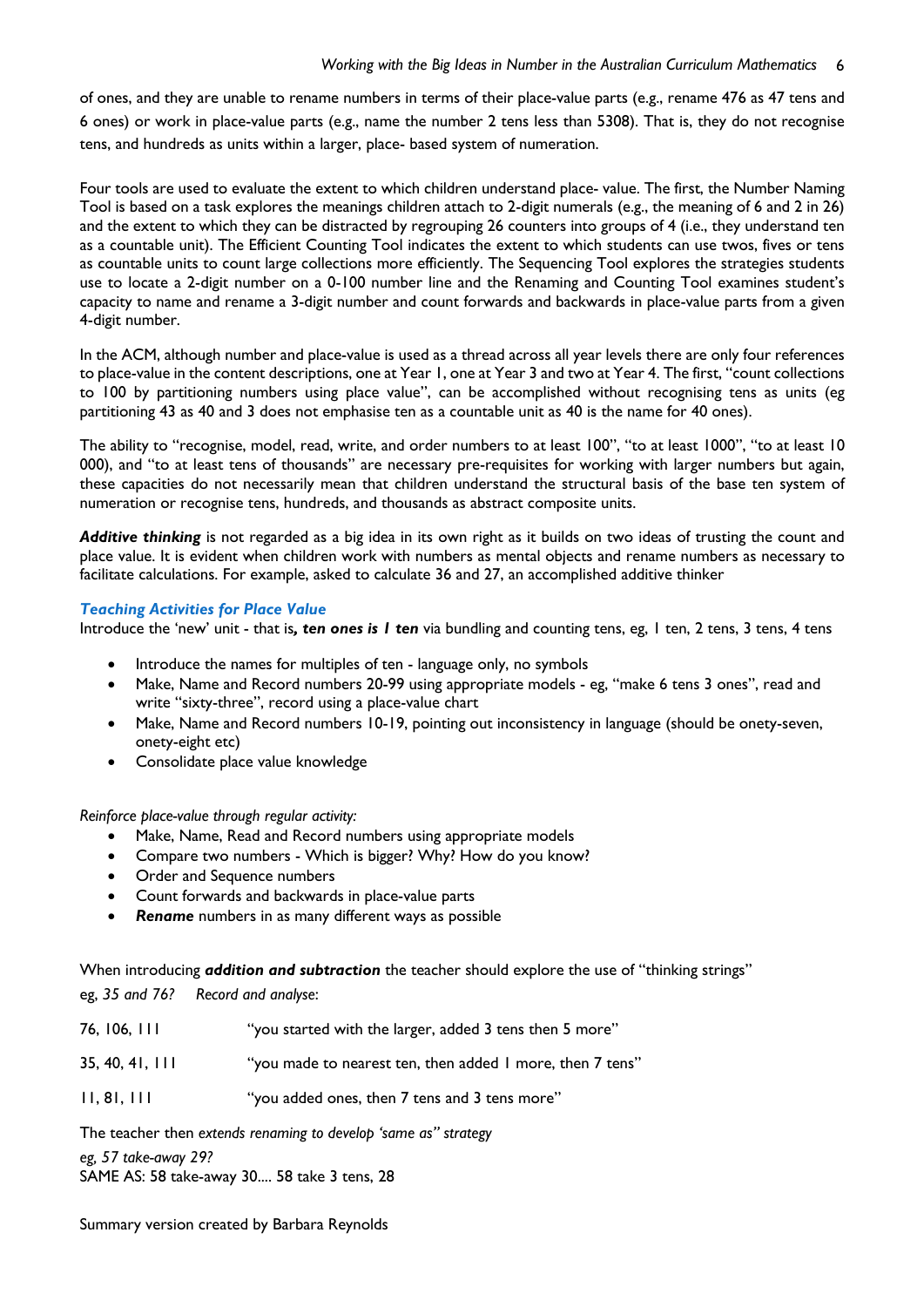This has the advantage of single step, avoids multiple steps and tendency to add or subtract incorrectly when rounding numbers and adjusting at a later stage.

#### *Extend visual counting strategies*

eg, three addends, no recording (inspection only)

| 24 | 56   |
|----|------|
| 72 | sum? |

6 ones and 4 ones is 1 ten 5 tens and 2 tens is 7 tens so 8 tens altogether Add 7 tens, 15 tens, 150 and 2 more ones is 152

# *3. Multiplicative Thinking*

Multiplicative thinking was described in terms of:

- the means to communicate this effectively in a variety of ways (e.g., words, diagrams, symbolic expressions, and written algorithms)
- a capacity to work flexibly and efficiently with an extended range of numbers (and the relationships between them);
- an ability to recognise and solve a range of problems involving multiplication and/or division including direct and indirect proportion.

Multiplicative thinking is a critically important 'big idea' as it underpins virtually all of the work in number and algebra in the middle years of schooling. By the end of Year 4 students need to be able:

- to think about multiplication in a number of different ways so they can recognise when multiplication is required and how it relates to division, and
- develop efficient mental strategies and meaningful forms of written computation to solve a wider range of problems, and make connections to fraction representations, percent, rate and ratio.

To achieve this they need to experience multiplication and division in ways that support a critical shift in thinking from a reliance on equal groups and repeated addition to a more general understanding of multiplication and division in terms of factor-factor-product.

In the ACM, the only reference to any of these key ideas is in Foundations where sharing is mentioned, and in Year 2 where students are expected to recognise and represent "multiplication as repeated addition, groups and arrays" and "division as grouping into equal sets". However, sharing a collection equally does not necessarily indicate multiplicative thinking unless students recognise the relationship between the dividend and the quotient, and working with arrays is no guarantee of multiplicative thinking either unless the focus of attention is shifted from a count of groups of the same size (additive) to a given number of groups of any size.

Importantly, the region idea is not mentioned at all and yet this underpins the 'area' or 'by' idea of multiplication (i.e., each part multiplied by every other part) which is needed to support the multiplication of larger whole numbers (e.g., 2-digit by 2- digit multiplication, the interpretation of fraction diagrams (eg thirds by fifth are fifteenths) and ultimately the multiplication of linear factors.

In Year 3 students are expected to "recall multiplication facts of two, three, five and ten and related division facts" (ACM). This wording together with the reference to number sequences "increasing and decreasing by twos, threes, fives and tens" in Year 2 implies that the multiplication facts are learnt in sequence (e.g., 1 three, 2 threes, 3 threes, 4 threes, 5 threes etc) rather than on the basis of number of groups irrespective of size (e.g., 3 of anything is double the group and one more group). The references to "investigate number sequences involving multiples of 3, 4, 6, 7, 8, and 9" and "recalling multiplication tables" (Fluency proficiency) at Year 4 reinforce this observation. This is unfortunate given the reported success of alternate approaches to learning the multiplication facts based on commutativity and distributivity and renaming numbers.

Factors and multiples are referred to in Year 5, "properties of primes, composite, square and triangular numbers" in Year 6, indices in Years 7 and 8, and solving problems involving specified numbers and operations across year levels. These content descriptors vary little from the topic-based curriculum of 50 years ago. There is no suggestion of the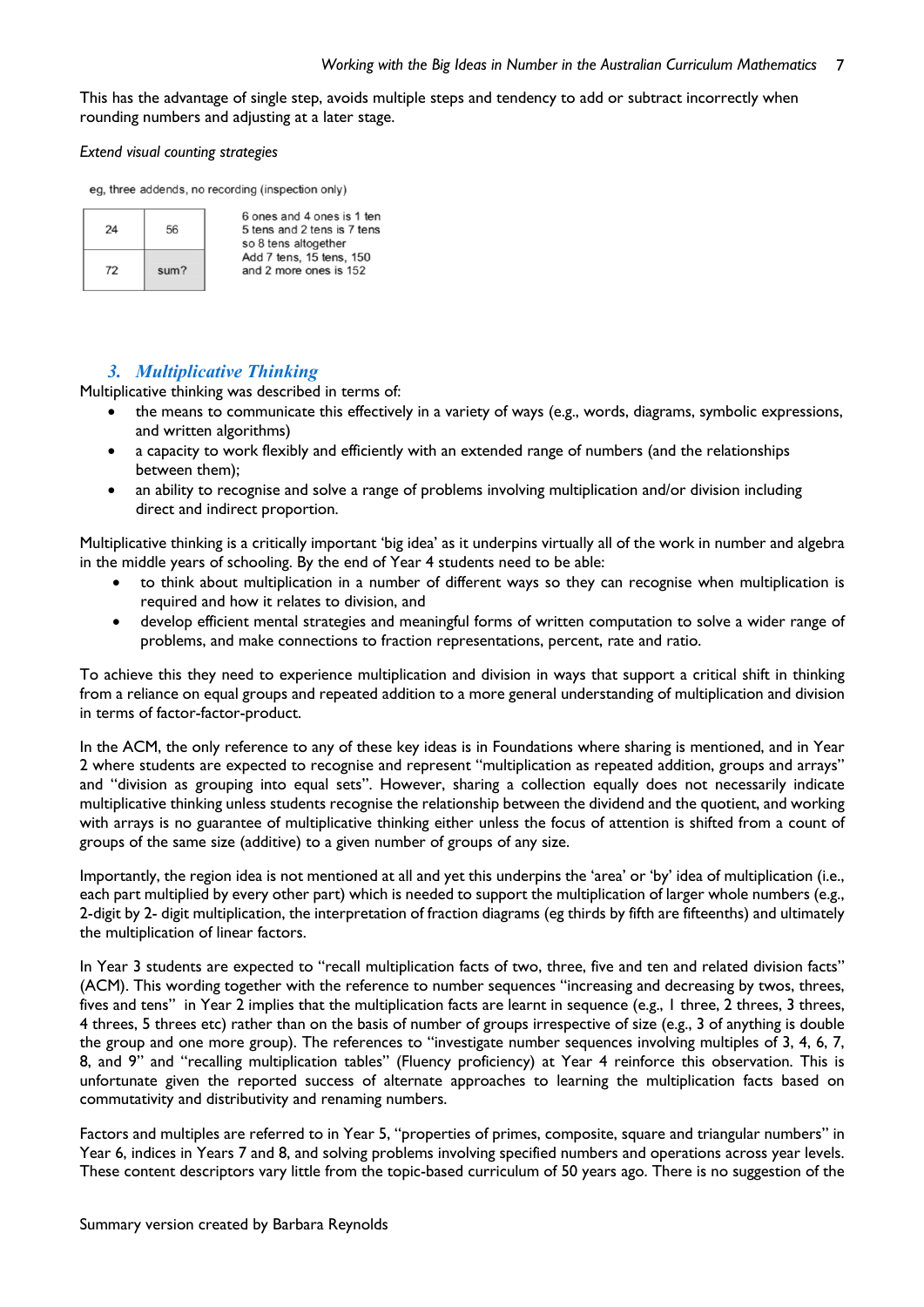connections between them or that something other than a repeated addition model of multiplication is needed to support a deep understanding of factors and indices.

#### *Teaching Ideas for Multiplicative Thinking*

*Introduce multiplication and division ideas through action stories and modelling*

- Use action stories involving groups of and arrays to explore concepts
- Model more efficient counting strategies, such as skip counting (small numbers only)
- Encourage children to invent and represent their own action stories.
- Link quotition and partition ideas to arrays.

*Build mental strategies for multiplication and division facts (based on known strategies, arrays and regions*)

### *Eg The 2s facts*

Eg 2 ones, 2 twos, 2 threes, 2 fours, …….. 2 eights DOUBLES eg "2 sevens …. Double 7, 14" Establish related facts eg 7 twos, think 2 sevens

*Extend to division facts using array idea and "think of multiplication" strategy*

eg, 24 divided by 6



# Working with the Big Ideas in Number

Whilst it remains to be seen how educational systems and schools will work to bring the ACM to fruition, the casual reader could be forgiven for thinking that the ACM is just a thinner version of existing State and Territory mathematics curricula. The big ideas described here are not entirely absent from the ACM but they are not visible in ways that might provide "a powerful transformational force for deepening teacher knowledge for teaching mathematics and energising practice over time".

The proficiencies which value conceptual understanding alongside procedural fluency as well as mathematical reasoning and problem solving, offer some potential to 'connect the dots' but the description of these at each year level is very brief and it will require a significant commitment to teacher professional learning to achieve this. Recent experience points to the benefits of focussing on the big ideas and using these as an organising frame to target teaching to learning needs and improve student outcomes. Some of this experience is reported in what follows.

The following cases illustrate how the Assessment for Common Misunderstandings materials have been used in South Australia and Tasmania to promote teacher professional learning and inform teaching practice. The teachers' names have been used with permission and their quotes are included in italics to distinguish the teacher voice from other quotes included in the chapter.

#### *The South Australian Experience*

In August 2009 the South Australian Department of Education and Children's Services [DECS] introduced the Literacy and Numeracy National Partnership [LNNP] project which placed 14 Numeracy Coaches in primary schools. This initiative was funded through the Australian Government's Smarter Schools National Partnership. The Numeracy Coaches are each based in one or two schools and work with teachers and school leaders to improve numeracy outcomes across the school. Coaches are supported by an intensive professional learning program focussing predominantly on the skills of coaching, mathematical pedagogical content knowledge, working with student achievement data, and whole school improvement.

Summary version created by Barbara Reynolds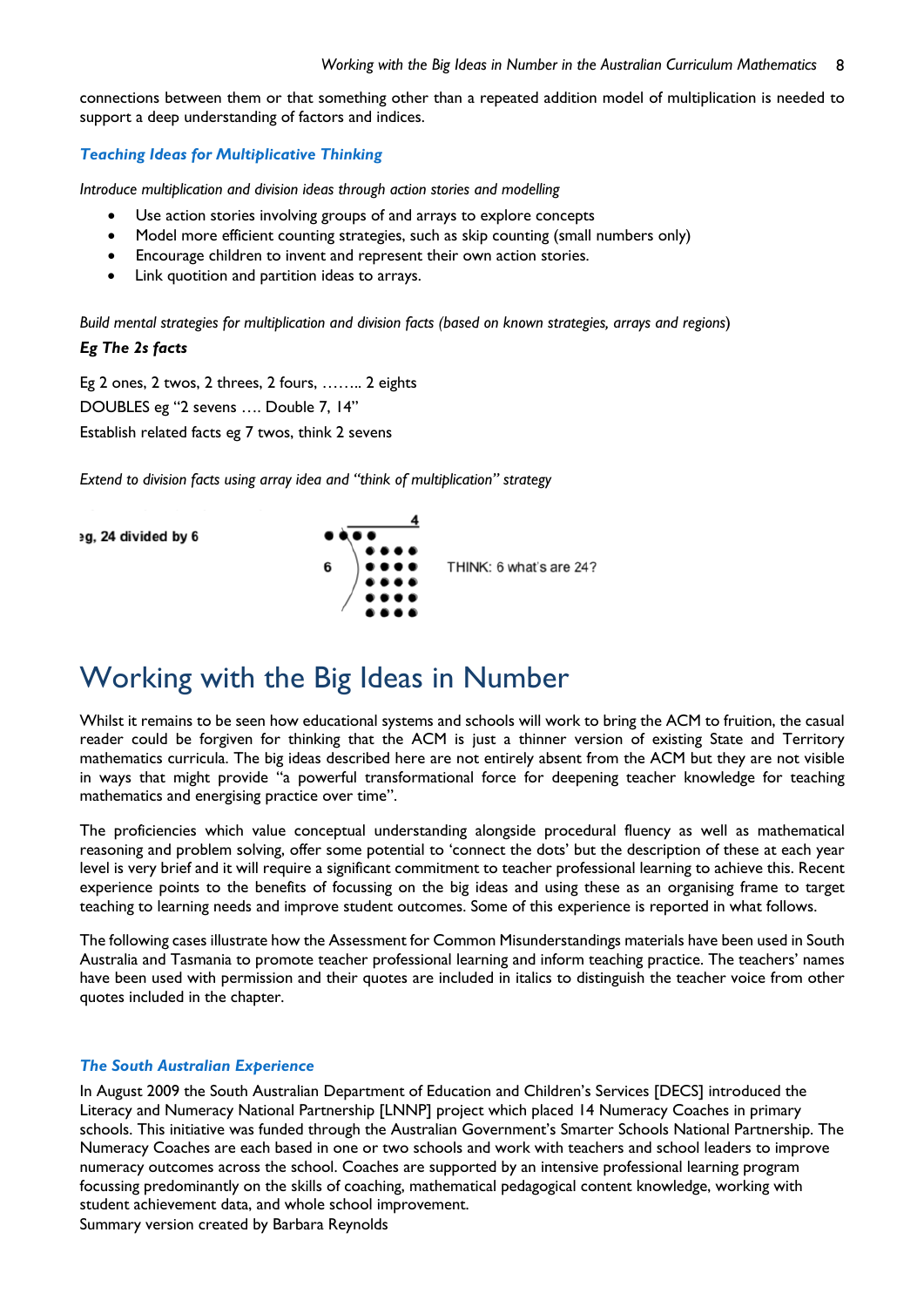#### *Working with the Big Ideas in Number in the Australian Curriculum Mathematics* 9

The Assessment for Common Misunderstanding materials were used with permission from DEECD as the basis for the coaching initiative and coaches were provided with a hard copy of these materials which were referred to as the Big Ideas in Number. Extensive professional learning on the big ideas was provided to the numeracy coaches who then worked with their schools and teachers to implement these ideas and strategies in their classrooms. As part of the LNNP evaluation, coaches were interviewed about the impact and outcomes of the project. The following examples are illustrative of their feedback.

Brianna is the LNNP Numeracy Coach at a rural primary school and she has been working closely with Emily and her Reception/Year 1 class on the big idea of *Trusting the Count*. Previously Emily had a strong focus on children being able to count and match number symbols to collections and number names. She now recognises that this was important but not enough. She believes that the increased emphasis on developing children's deep understandings of the numbers 0 to 9 and particularly their part-part-whole understanding (i.e., that seven is five and two, three and four and so on), has paid dividends as children can work flexibly with numbers from the earliest years. Her children don't just learn what seven is but also how to break seven into its parts and put them back together again!

In this class Emily and Brianna have used a wide range of materials, such as subitising cards, ten frames, dice, and clothes lines to develop understanding. They have also explored electronic technologies like Bee Bots, Interactive whiteboards and iPods to support learning. The children program Bee Bots to move a given number of steps along a number line, guessing where it will end up or matching the numeral to the number line position. They talk about 'how many more steps to ten'. They develop their understanding of doubles by playing a doubles dice game on the interactive white board. In this game a die is 'rolled' and the outcome displayed on the board. The children have to double the number rolled and then select the answer from a line of numbers from 1 to 12. They get one point for each correct answer and have a time limit of 60 seconds to get the highest score they can. Emily then records this score for each child to map their improvement over time. Some of the children can double and find the answer in the line up so quickly that visiting adults can't match the student's score. The iPod Touches have been a really big hit with the children. They have quickly mastered the navigation and use of the visual menus. Emily and Brianna have found some age appropriate iPod apps that focus on early number skills and they continue to look for more.

Over the time that Emily has been working with the big ideas in number she has learnt a lot about how children learn number concepts. She expresses her own learning as,

*I am able to make the learning more hands on and by watching children engaged in learning activities I can often 'see' what they are thinking. I have a better grasp of what I'm looking for and my own understanding of conceptual development in the number strand continues to grow. I can now target children's learning more accurately to their needs so there is less maths time wasted.* 

Madeline, also working with numeracy coach Brianna, found the big ideas really helped her to change her approach to teaching multiplication facts to her Year 3/4 class. She now emphasises a strategies approach rather than relying on rote learning – the students know, for example, that 5 times a number is 'half of ten of it' or that to find three times a number they can double the number then add on the original number. Madeline has talked with many of the parents to explain this new approach and says that once she explains the thinking behind a strategies approach to the multiplication facts and the benefits for student learning the parents are very supportive. This focus on strategies in the learning of multiplication facts is consistent with the way that Madeline now encourages students to explain their thinking in maths more generally. For example, her class do a short subitising activity each day and then explain how they partitioned the numbers to find the total. Depending on the way that the objects are arranged students might see 8 objects as 'a three and a five' or 'two fours' or 'two threes and a two'. Students share their strategies and soon appreciate that numbers are not fixed, they can be broken apart and put back together again and that there are lots of ways to do this. This understanding flows into strategies for mental addition so that for example,  $18 + 27$ could be  $18 + 30 - 3$  or  $18 + 2 + 25$  depending on which mental image is more powerful for the individual student.

Madeline uses the Big Ideas in Number diagnostic tools regularly to identify gaps in student learning. Previously, she says, some children were able to 'hide' or bluff their way along – they appeared to be learning or at least they didn't stand out as not learning. When using one of the diagnostic tools however students cannot bluff their way through, she knows what they do or do not understand.

Madeline has reflected back on her introduction to the Big Ideas and says that she initially found the new language, terms like subitising, renaming, trusting the count, quite daunting but with Brianna's help she persevered. She now finds it easier to have discussions with colleagues because if they talk about 'renaming' for example they all know what is meant. The students too have enjoyed playing around with new language. For example, when working on place value the students really enjoyed playing with the language and using made up names like 'onety-one, onetytwo' and so on.

Summary version created by Barbara Reynolds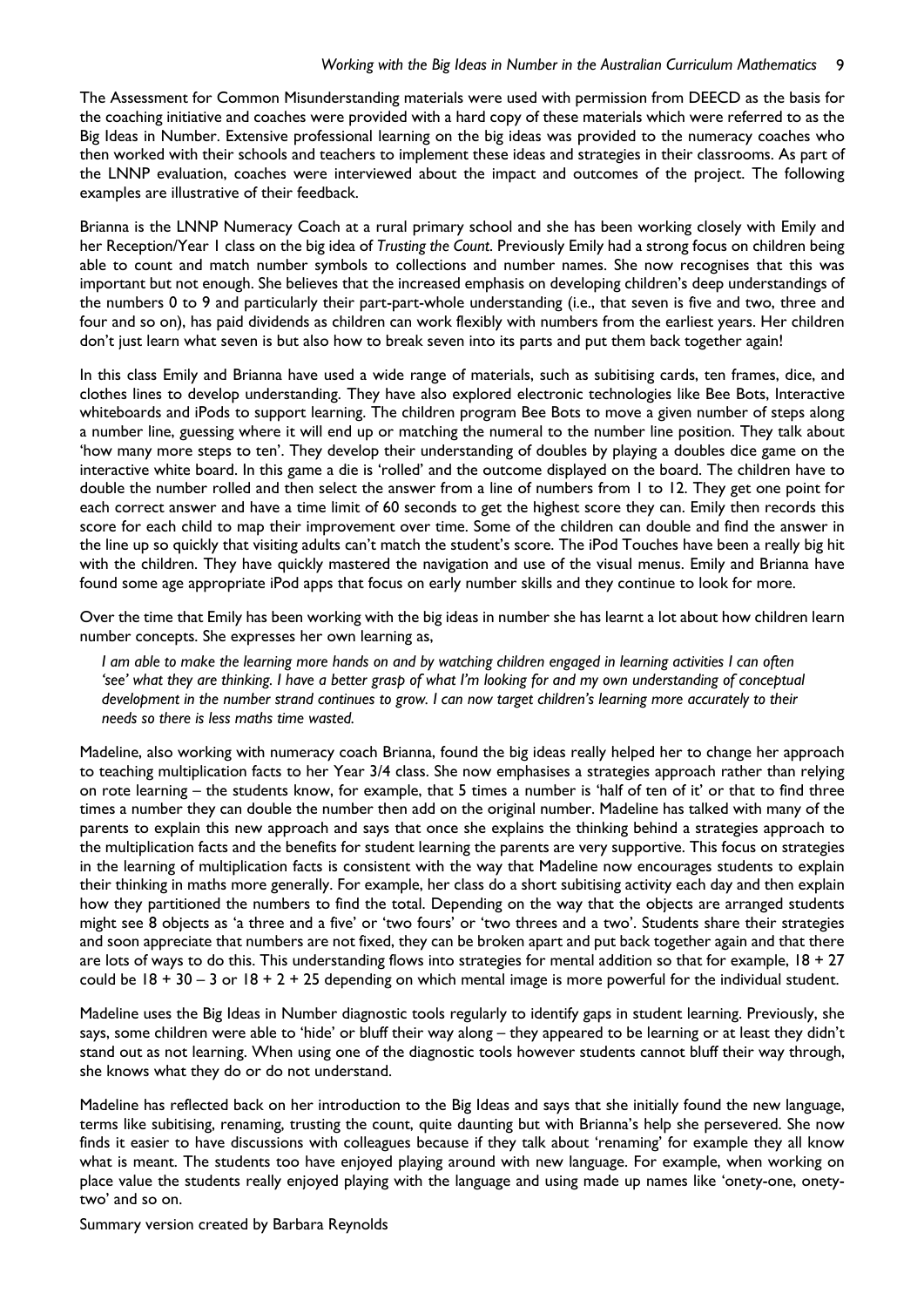As an early career teacher Madeline has found working on the Big Ideas in Number with the support of a Numeracy Coach to be a huge boost to her confidence as a teacher of mathematics. In her first year of teaching she worried that her lack of confidence with maths would spill over into the learning of her students. Now she says,

*I'm so glad I have worked with the Big Ideas in Number as a young teacher and that it is now becoming second* nature. When I started teaching I moved on too quickly without really building strong foundations of understanding. I *can now look at the child not just the curriculum. I can target learning to my students' needs not just teach Year 3 or Year 4. I started off dreading maths but now I enjoy teaching maths more than anything.* 

Guy is an experienced teacher in a metropolitan primary school with a Year 5/6 class. Guy and Chris, the Numeracy Coach, have been working together on the Big Ideas for three years and over this period they have used the diagnostic tools and advice and introduced the students to a range of learning games and activities designed to build on students' immediate learning needs.

Over time they have developed many other activities that have spring-boarded from the original advice. One of these is using the additive strategies cards (see Figure 1 below) that are projected on the smart-board.



Figure 1. Additive strategies cards (adapted from Siemon, 2006)

Students record their answers and the way they worked it out. They then share their strategies (e.g., doubling, near doubles, make to the nearest ten, number splitting and compensating) and discuss the relative efficiency of each. Teachers and students invent new and interesting variations of these 4 square problems and as students become more efficient the problems become more difficult!

Since working with the big ideas Guy has placed more emphasis on children talking about their maths learning and recording their thinking in as many ways as possible. This approach helps develop mathematical language but also as students learn about successful approaches from their peers they increase their flexibility in working with number. He has implemented a range of classroom strategies and protocols to support this emphasis. One example is the use of a laminated A3 sheet on which the students record their thinking in words, symbols or diagrams. As this work is easily changed or erased students are more inclined to write and record than they are on paper or in a maths book. The students can hold up their laminated sheets to help explain their thinking to other students and discuss the accuracy and efficiency of their strategies.

Chris and Guy have used some of the Big Ideas in Number diagnostic tools as whole class or group activities. For example, an activity they use is called Thinking Strings where a student or teacher randomly places a line of magnetic base 10 blocks on the whiteboard as shown. Students then count on in place value parts and record their thinking as shown in Figure 2.



Figure 2. Use of thinking strings and base 10 blocks

When students are involved in these activities Chris and Guy have opportunities to sit with individual students, observe their responses, probe their thinking and give immediate constructive feedback.

In working with the language of the Big Ideas in Number, Guy and Chris have become aware that for many students talking about mathematics strategies and learning is difficult. These students need explicit scaffolding and support to develop their mathematical vocabulary and the confidence to use it in front of their classmates.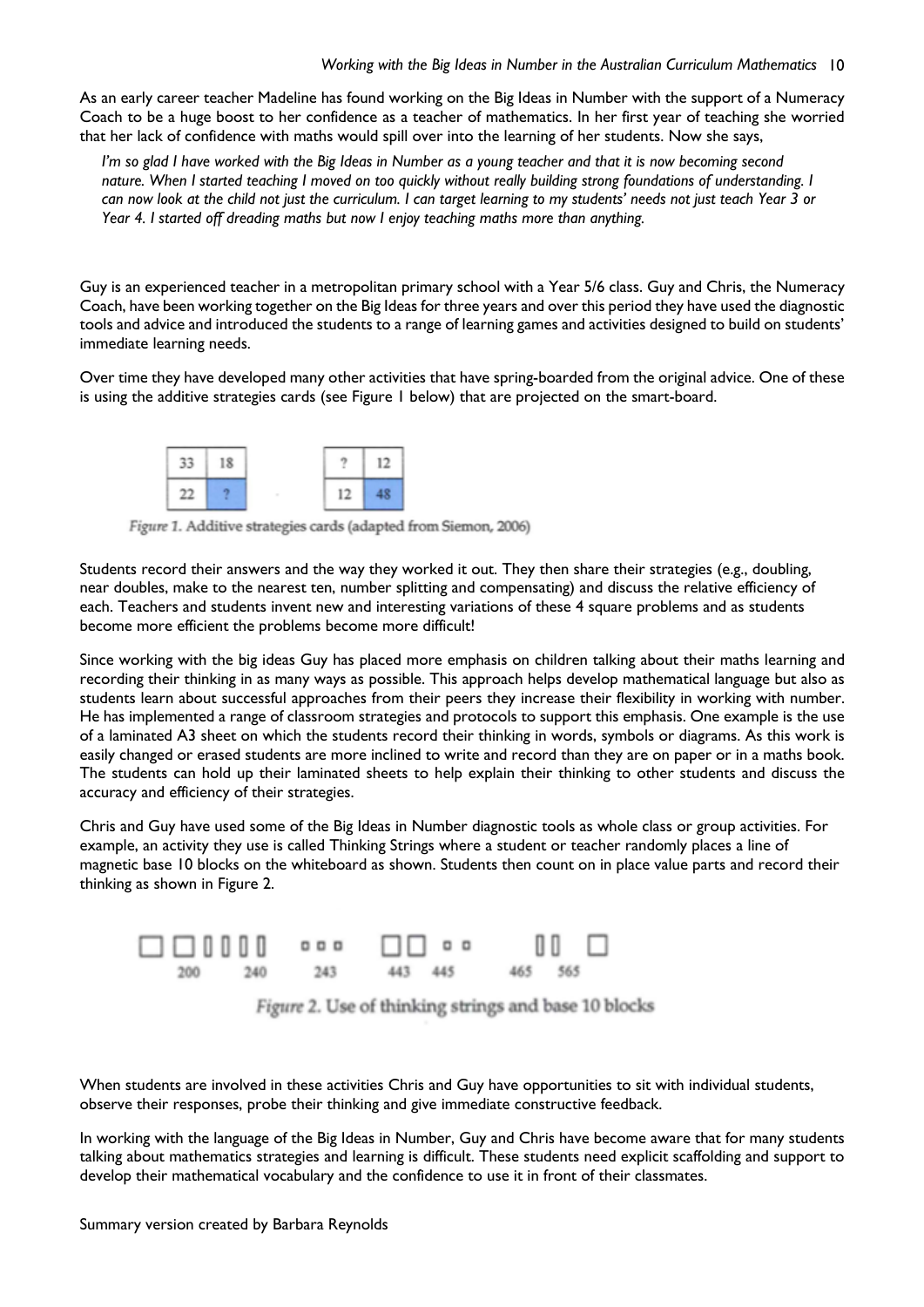#### *The Tasmanian Experience*

Over the past two years interest in improving student outcomes in mathematics has grown in many Tasmanian schools. Professional learning focusing on the big ideas in number (Siemon, 2006) was seen by the Tasmanian Department of Education as a means of focusing teachers' attention on what is important and to encourage school communities to recognise the importance of developing strong foundations in number for all strands of the mathematics curriculum.

Teachers and school mathematics leaders from all parts of the state have participated in professional development workshops and there has been a very high level of take up of the Assessment for Common Misunderstandings materials sourced and used with permission from DEECD.

Many teachers have been surprised about the misunderstandings their students have and they have realised the gaps in student understanding which have contributed to poor performance in NAPLAN and other assessments. For example, Maree who teaches a grade 5/6 class realised that some of her students could not subitise small collections and solved all numerical problems by counting by ones. This gave her valuable information about where to target her teaching with this group of students. Using a flip camera she was able to capture some students while they were assessed using the Trust the Count assessment tool and the video footage has been used in several professional learning sessions to help other teachers unpack the assessment tools and to realise that they too may have students who struggle with ideas well below where they might expect them to be in an upper primary class.

Amanda who teaches grade 5/6 found that she had students who struggled with early ideas in place value. She used the place value tools to probe student understanding and the advice from the website to differentiate instruction to address the student's learning needs. Teaching groups were formed to target intervention and pre and post testing showed significant gains in student understanding.

Similarly, school mathematics leaders Pam and Sylvia from a large primary school note that:

*The big ideas provide our teachers with a focus on the important ideas in mathematics. The big ideas leave no doubt about what is sequentially important for students to know and understand. They stress the importance of building mental images and visualising concepts. The focus is on hands-on learning that promotes deep understanding of maths concepts and on building the language of maths. The Assessment for Common Misunderstandings tools are being developed into kits and will support teachers in assessing students but will also provide teachers with a "where to next?' for planning for learning. The big ideas will underpin our whole school approach document in conjunction with the Australian Curriculum.* 

With the decision to fully implement the ACM in 2012 in all Tasmanian Schools it became obvious that teachers need good pedagogical content knowledge and access to assessment tools which support their curriculum decision-making in response to student learning needs.

*Curriculum-related assessment information is required for a detailed analysis of students' learning needs. These kinds of data are more useful for the purposes of diagnosing students' learning needs than assessments focused more on identifying normative achievement, but not related to the curriculum (Timperley, 2009, p. 22)* 

As a consequence, in 2011, 11 schools in one geographic region of the state used the big ideas in number and data derived from the associated tools to focus teacher professional learning on meeting student learning needs. The best evidence synthesis of effective professional learning for teachers (Timperley, 2007) was used as a foundation for the project. Teachers adopted an inquiry approach to their teaching and professional learning based on identified student needs and data, not generic professional learning based on what the Tasmanian Department of Education might *think*  teachers need. This approach was framed by an adaptation of Timperley's (2009) teacher inquiry and knowledgebuilding cycle on the grounds that while high quality assessment is valuable, "much more is needed to improve teaching practice in ways that has a substantive impact on student learning".

Project schools were provided with a full set of the tools and teachers involved in the project worked with schoolbased lead teachers and external facilitators to engage in data-driven conversations to determine professional learning needs and teaching focus. The big ideas framework and associated assessment tools enabled teachers to go beyond the data they may have gathered from other sources (e.g., NAPLAN) to delve into student misconceptions in number and use the advice to teach in richer, more focussed and intentional ways.

Summary version created by Barbara Reynolds This work will be invaluable in building teacher capacity to focus assessment and teach for the depth and understanding which is a key pedagogical underpinning of the mathematics curriculum, for example, "it is preferable for students to study fewer aspects in more depth rather than studying more aspects superficially" (National